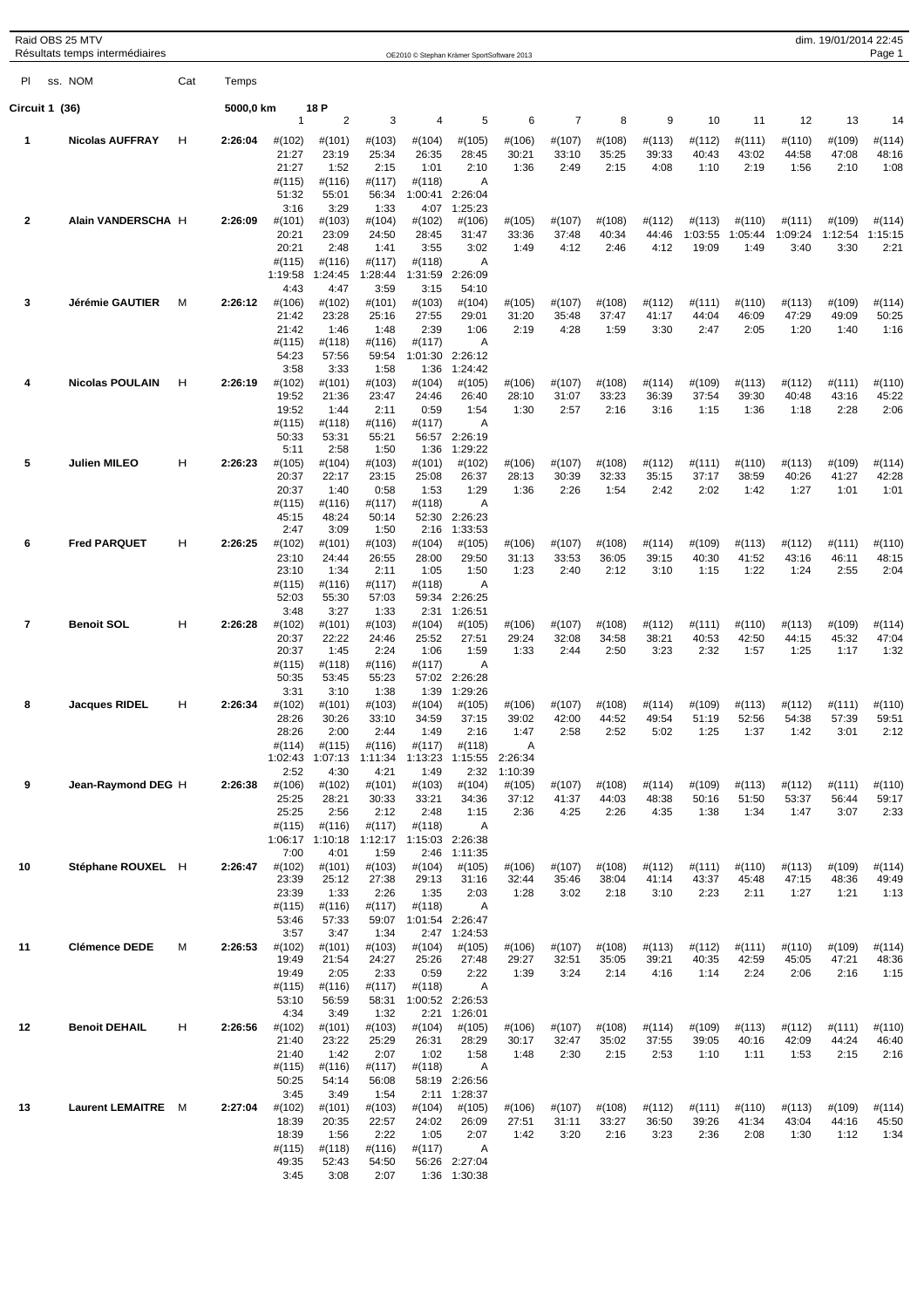|    | Raid OBS 25 MTV<br>Résultats temps intermédiaires |     |           |                                                               |                                                              |                                                              |                                                      | OE2010 © Stephan Krämer SportSoftware 2013                                    |                                                    |                         |                         |                         |                             |                         |                         | dim. 19/01/2014 22:45   | Page 2                  |
|----|---------------------------------------------------|-----|-----------|---------------------------------------------------------------|--------------------------------------------------------------|--------------------------------------------------------------|------------------------------------------------------|-------------------------------------------------------------------------------|----------------------------------------------------|-------------------------|-------------------------|-------------------------|-----------------------------|-------------------------|-------------------------|-------------------------|-------------------------|
| PI | ss. NOM                                           | Cat | Temps     |                                                               |                                                              |                                                              |                                                      |                                                                               |                                                    |                         |                         |                         |                             |                         |                         |                         |                         |
|    | Circuit 1 (36)                                    |     | 5000,0 km |                                                               | 18 P                                                         | (suite)                                                      |                                                      |                                                                               |                                                    |                         |                         |                         |                             |                         |                         |                         |                         |
|    |                                                   |     |           | 1                                                             | $\overline{2}$                                               | 3                                                            | 4                                                    | 5                                                                             | 6                                                  | 7                       | 8                       | 9                       | 10                          | 11                      | 12                      | 13                      | 14                      |
| 14 | Frédéric MONTAGAR H                               |     | 2:27:12   | #(106)<br>20:50<br>20:50<br>$\#(115)$                         | #(102)<br>22:34<br>1:44<br>#(116)                            | #(101)<br>24:20<br>1:46<br>#(117)                            | #(103)<br>26:44<br>2:24<br>#(118)                    | #(104)<br>27:54<br>1:10<br>Α                                                  | #(105)<br>30:01<br>2:07                            | #(107)<br>34:19<br>4:18 | #(108)<br>37:11<br>2:52 | #(114)<br>40:43<br>3:32 | #(109)<br>42:14<br>1:31     | #(113)<br>43:43<br>1:29 | #(112)<br>45:16<br>1:33 | #(111)<br>48:10<br>2:54 | #(110)<br>50:20<br>2:10 |
| 15 | <b>Damien DEVENS</b>                              | н   | 2:27:18   | 54:30<br>4:10<br>#(102)                                       | 58:53<br>4:23<br>#(101)                                      | 1:00:41<br>1:48<br>#(103)                                    | 2:31<br>#(104)                                       | 1:03:12 2:27:12<br>1:24:00<br>#(105)                                          | #(106)                                             | #(107)                  | #(108)                  | #(112)                  | #(113)                      | #(111)                  | #(110)                  | #(109)                  | #(114)                  |
|    |                                                   |     |           | 20:42<br>20:42<br>#(115)<br>58:28<br>5:22                     | 22:36<br>1:54<br>#(116)<br>1:02:47<br>4:19                   | 25:03<br>2:27<br>#(117)<br>1:05:35<br>2:48                   | 26:18<br>1:15<br>#(118)<br>3:07                      | 28:38<br>2:20<br>Α<br>1:08:42 2:27:18<br>1:18:36                              | 30:12<br>1:34                                      | 33:12<br>3:00           | 36:12<br>3:00           | 40:30<br>4:18           | 42:03<br>1:33               | 44:49<br>2:46           | 48:21<br>3:32           | 51:06<br>2:45           | 53:06<br>2:00           |
| 16 | <b>Armel VRAC</b>                                 | н   | 2:27:22   | #(102)<br>23:15<br>23:15<br>$\#(115)$<br>1:04:17              | #(101)<br>25:26<br>2:11<br>#(116)<br>1:11:13                 | #(103)<br>28:01<br>2:35<br>#(117)<br>1:13:14                 | #(104)<br>29:10<br>1:09<br>#(118)                    | #(105)<br>31:31<br>2:21<br>Α<br>1:15:46 2:27:22                               | #(106)<br>33:13<br>1:42                            | #(107)<br>36:18<br>3:05 | #(108)<br>39:11<br>2:53 | #(114)<br>43:40<br>4:29 | #(109)<br>44:52<br>1:12     | #(113)<br>46:11<br>1:19 | #(111)<br>52:24<br>6:13 | #(112)<br>56:06<br>3:42 | #(110)<br>59:00<br>2:54 |
| 17 | Jean-François BIEN H                              |     | 2:27:26   | 5:17<br>#(102)<br>21:49<br>21:49<br>$\#(115)$<br>1:02:02      | 6:56<br>#(101)<br>23:54<br>2:05<br>#(116)<br>1:08:14         | 2:01<br>#(103)<br>26:49<br>2:55<br>#(117)<br>1:11:00         | 2:32<br>#(104)<br>28:05<br>1:16<br>#(118)            | 1:11:36<br>#(105)<br>30:32<br>2:27<br>A<br>1:14:12 2:27:26                    | #(106)<br>32:38<br>2:06                            | #(107)<br>36:36<br>3:58 | #(108)<br>39:15<br>2:39 | #(112)<br>43:13<br>3:58 | #(111)<br>46:47<br>3:34     | #(110)<br>49:37<br>2:50 | #(113)<br>51:27<br>1:50 | #(109)<br>52:59<br>1:32 | #(114)<br>55:11<br>2:12 |
| 18 | <b>Quentin MORISSE</b>                            | н   | 2:27:29   | 6:51<br>#(104)<br>21:46<br>21:46<br>#(115)<br>55:12           | 6:12<br>#(103)<br>22:45<br>0:59<br>#(116)<br>58:54           | 2:46<br>#(101)<br>24:50<br>2:05<br>#(117)<br>1:00:35         | #(102)<br>26:46<br>1:56<br>#(118)                    | 3:12 1:13:14<br>#(105)<br>29:38<br>2:52<br>Α<br>1:03:16 2:27:29               | #(106)<br>31:01<br>1:23                            | #(107)<br>33:57<br>2:56 | #(108)<br>36:19<br>2:22 | #(112)<br>40:13<br>3:54 | #(111)<br>42:38<br>2:25     | #(110)<br>45:13<br>2:35 | #(109)<br>47:26<br>2:13 | #(113)<br>49:00<br>1:34 | #(114)<br>51:23<br>2:23 |
| 19 | <b>Grégory TERNON</b>                             | н   | 2:27:33   | 3:49<br>#(101)<br>23:58<br>23:58<br>$\#(115)$<br>1:01:51      | 3:42<br>#(102)<br>25:45<br>1:47<br>#(116)<br>1:06:18         | 1:41<br>#(106)<br>28:22<br>2:37<br>#(117)<br>1:08:13         | 2:41<br>#(103)<br>31:44<br>3:22<br>#(118)<br>1:10:49 | 1:24:13<br>#(104)<br>33:01<br>1:17<br>A<br>2:27:33                            | #(105)<br>35:14<br>2:13                            | #(107)<br>39:22<br>4:08 | #(108)<br>42:16<br>2:54 | #(113)<br>46:22<br>4:06 | #(112)<br>47:57<br>1:35     | #(111)<br>50:30<br>2:33 | #(110)<br>52:56<br>2:26 | #(109)<br>55:26<br>2:30 | #(114)<br>57:50<br>2:24 |
| 20 | <b>Michel RIBEIRO</b>                             | н   | 2:27:39   | 4:01<br>#(106)<br>25:24<br>25:24<br>#(115)<br>1:06:13<br>7:01 | 4:27<br>#(102)<br>28:05<br>2:41<br>#(116)<br>1:10:15<br>4:02 | 1:55<br>#(101)<br>30:30<br>2:25<br>#(117)<br>1:12:04<br>1:49 | 2:36<br>#(103)<br>33:20<br>2:50<br>#(118)<br>2:56    | 1:16:44<br>#(104)<br>34:33<br>1:13<br>Α<br>1:15:00 2:27:39<br>1:12:39         | #(105)<br>37:10<br>2:37                            | #(107)<br>41:32<br>4:22 | #(108)<br>44:34<br>3:02 | #(114)<br>48:34<br>4:00 | #(109)<br>50:18<br>1:44     | #(113)<br>51:53<br>1:35 | #(112)<br>53:43<br>1:50 | #(111)<br>56:41<br>2:58 | #(110)<br>59:12<br>2:31 |
| 21 | <b>Philippe PRIGENT</b>                           | H   | 2:27:43   | #(102)<br>23:21<br>23:21<br>#(115)<br>53:13<br>4:00           | #(101)<br>25:00<br>1:39<br>#(116)<br>57:14<br>4:01           | #(103)<br>27:52<br>2:52<br>#(117)<br>59:11<br>1:57           | #(104)<br>28:57<br>1:05<br>#(118)                    | #(105)<br>30:57<br>2:00<br>Α<br>1:07:15 2:27:43<br>8:04 1:20:28               | #(106)<br>32:33<br>1:36                            | #(107)<br>35:17<br>2:44 | #(108)<br>37:30<br>2:13 | #(112)<br>40:33<br>3:03 | $\#$ (111)<br>42:53<br>2:20 | #(110)<br>45:16<br>2:23 | #(113)<br>46:43<br>1:27 | #(109)<br>47:58<br>1:15 | #(114)<br>49:13<br>1:15 |
| 22 | Léo GOUJON                                        | М   | 2:27:47   | #(102)<br>28:28<br>28:28<br>#(114)<br>1:02:45<br>2:53         | #(101)<br>30:25<br>1:57<br>#(115)<br>1:07:15<br>4:30         | #(103)<br>33:08<br>2:43<br>#(116)<br>1:11:35<br>4:20         | #(104)<br>35:01<br>1:53<br>#(117)<br>1:49            | #(105)<br>37:16<br>2:15<br>#(118)<br>1:13:24 1:15:56<br>2:32                  | #(106)<br>39:00<br>1:44<br>Α<br>2:27:47<br>1:11:51 | #(107)<br>42:01<br>3:01 | #(108)<br>44:55<br>2:54 | #(114)<br>49:56<br>5:01 | #(109)<br>51:17<br>1:21     | #(113)<br>52:58<br>1:41 | #(112)<br>54:37<br>1:39 | #(111)<br>57:40<br>3:03 | #(110)<br>59:52<br>2:12 |
| 23 | Christophe CHATEL H                               |     | 2:27:53   | #(105)<br>18:59<br>18:59<br>#(115)<br>58:41<br>4:25           | #(104)<br>21:04<br>2:05<br>#(116)<br>1:02:29<br>3:48         | #(103)<br>22:20<br>1:16<br>#(117)<br>1:04:13<br>1:44         | #(101)<br>25:03<br>2:43<br>#(118)                    | #(102)<br>27:01<br>1:58<br>Α<br>1:07:04 2:27:53<br>2:51 1:20:49               | #(106)<br>29:15<br>2:14                            | #(107)<br>32:14<br>2:59 | #(108)<br>35:10<br>2:56 | #(112)<br>38:50<br>3:40 | #(110)<br>44:26<br>5:36     | #(111)<br>48:49<br>4:23 | #(113)<br>51:30<br>2:41 | #(109)<br>52:54<br>1:24 | #(114)<br>54:16<br>1:22 |
| 24 | Andrea LETOUBLO F                                 |     | 2:27:57   | #(102)<br>20:07<br>20:07<br>#(115)<br>55:15                   | #(101)<br>21:51<br>1:44<br>#(118)<br>59:43                   | #(103)<br>24:22<br>2:31<br>#(116)<br>1:02:10                 | #(104)<br>25:30<br>1:08<br>#(117)                    | #(105)<br>27:40<br>2:10<br>Α<br>1:03:54 2:27:57                               | $\#(106)$<br>29:18<br>1:38                         | #(107)<br>32:25<br>3:07 | #(108)<br>35:06<br>2:41 | #(114)<br>39:54<br>4:48 | #(109)<br>41:19<br>1:25     | #(113)<br>42:47<br>1:28 | #(112)<br>44:23<br>1:36 | #(111)<br>47:16<br>2:53 | #(110)<br>49:40<br>2:24 |
| 25 | Mayalen LIMON-TIL M                               |     | 2:28:00   | 5:35<br>#(102)<br>27:55<br>27:55<br>$\#(115)$<br>1:04:45      | 4:28<br>#(101)<br>30:13<br>2:18<br>#(116)<br>1:08:55         | 2:27<br>#(103)<br>33:16<br>3:03<br>#(117)<br>1:10:46         | #(104)<br>34:52<br>1:36<br>#(118)                    | 1:44 1:24:03<br>#(105)<br>37:06<br>2:14<br>Α<br>1:14:03 2:28:00               | #(106)<br>39:06<br>2:00                            | #(107)<br>42:48<br>3:42 | #(108)<br>45:30<br>2:42 | #(114)<br>49:18<br>3:48 | #(109)<br>50:55<br>1:37     | #(113)<br>52:37<br>1:42 | #(112)<br>54:33<br>1:56 | #(111)<br>57:42<br>3:09 | #(110)<br>59:55<br>2:13 |
| 26 | <b>Sylvain EMO</b>                                | н   | 2:28:05   | 4:50<br>#(102)<br>20:52<br>20:52<br>#(115)<br>45:43<br>2:50   | 4:10<br>#(101)<br>22:34<br>1:42<br>#(116)<br>48:55<br>3:12   | 1:51<br>#(103)<br>24:30<br>1:56<br>#(117)<br>50:22<br>1:27   | #(104)<br>25:21<br>0:51<br>#(118)                    | 3:17 1:13:57<br>#(105)<br>27:00<br>1:39<br>Α<br>52:38 2:28:05<br>2:16 1:35:27 | #(106)<br>28:17<br>1:17                            | #(107)<br>30:37<br>2:20 | #(108)<br>32:36<br>1:59 | #(112)<br>35:23<br>2:47 | #(113)<br>36:30<br>1:07     | #(111)<br>38:47<br>2:17 | #(110)<br>40:31<br>1:44 | #(109)<br>41:58<br>1:27 | #(114)<br>42:53<br>0:55 |